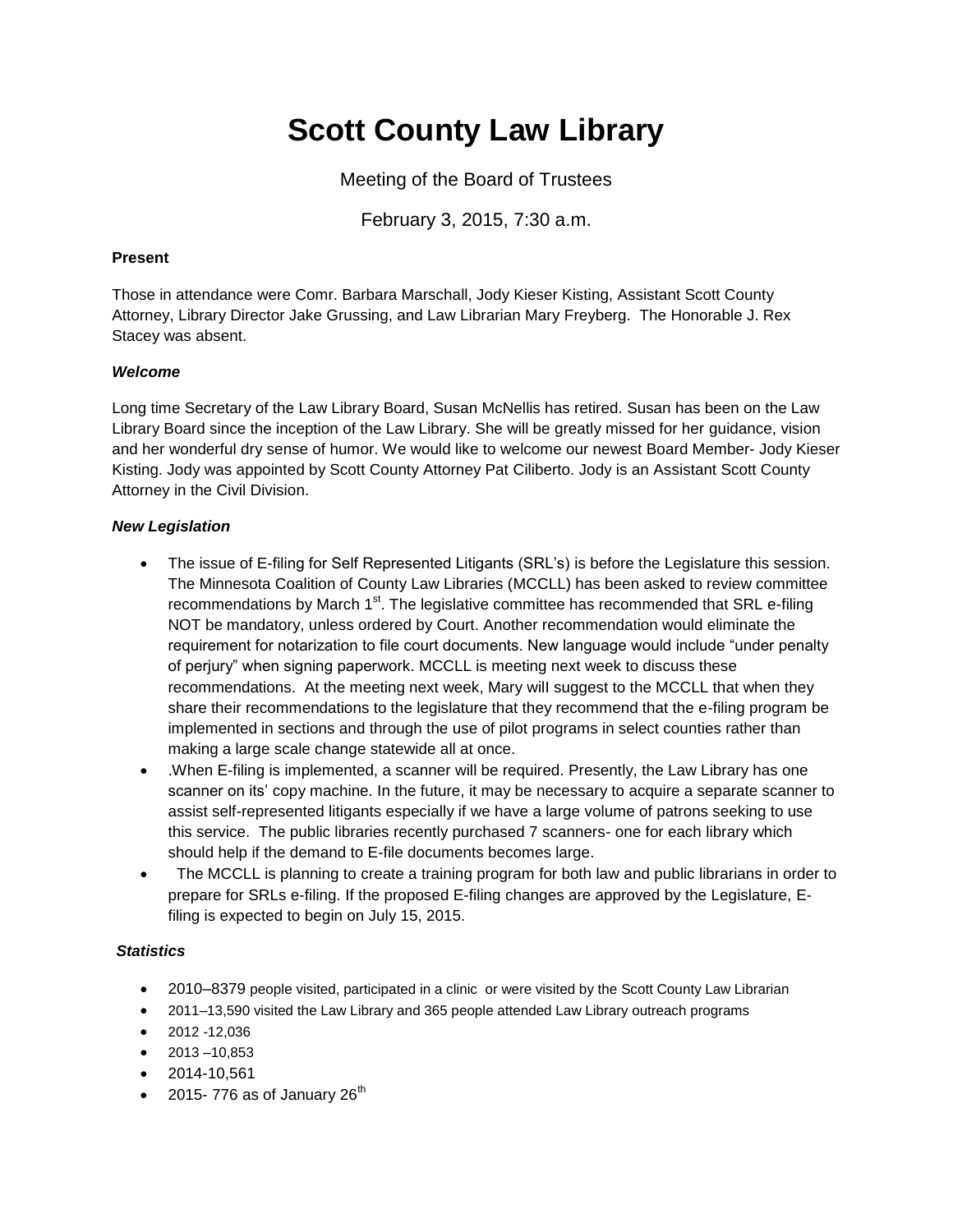#### *Programs*

- Beginning last November, the Law Library once again started offering the SKYPE Spanish-Speakers clinics. Mary continues to work with the Parish of Saints Joachim and Anne (formerly St. Marks) in order to bring the clinic to their parish. Mary has been communicating with Deacon Bill. There is some concern from the Church Council so the program has not yet been started. Both the law library and church staff continue to dialogue about ways to successfully bring this program to the parish. In other locations within the community the program continues to be successful and well attended. In November, all spots in the clinic were full. In January of this year, there were no participants. The January program however, was not heavily advertised.
- The Law Library continues to offer the Divorce Clinic each month during the school year. Besides the Divorce Clinics, additional resources are now being offered for self-represented litigants to assist them in family law matters. Dakota County Legal Aid now offers I-Can Clinics similar to the work that is being done in the Scott County Clinics. Dakota County Legal Aid clinics are offered during regular business hours. Mary reported that the Law Library has also been approached by Southern Minnesota Regional Legal Services (SMRLS) and she has shared all of our clinic information. SMRLS is hoping to switch their current clinic to our model in the future.
- As of January 1, 2015, the exungement laws in Minnesota have changed. As a result, there has been an increase in questions and interest in Expungement. Currently, staff is working with Volunteer Lawyers Network (VLN) in hopes of expanding the number of times our clinic may be offered. Presently, the expungement clinic is offered every other month. We would like to see the clinic offered each month at least for the first several months of the year in order to accommodate the increased interest in this topic. Seventeen people attended the January clinic. Scott County partners with Carver County in order to offer expungement clinics. The next clinic will be offered in March. Mary has also written an article about expungement in the Scott County Scene.
- Because of the success of the Law Library Clinics, we hope to offer additional clinics throughout the year as relevant topics arise.

### *Collection*

- Due to budget restraints we have continued to cut back on NOLO (self- help titles) Press books for both the Law Library and the public libraries.
- In an effort to reduce expenditures, the subscription to United States Supreme Digest has been cancelled due to lack of use and high expense. A new volume costs \$958.00 with an additional S&H charge of \$97.36.
- The law library continues continue to offer a robust Westlaw and Westlaw Next online package. Although these programs are commonly used, we are still watchful of our costs associated with the use of these programs. Mary has affirmatively taken steps to notify the West representative